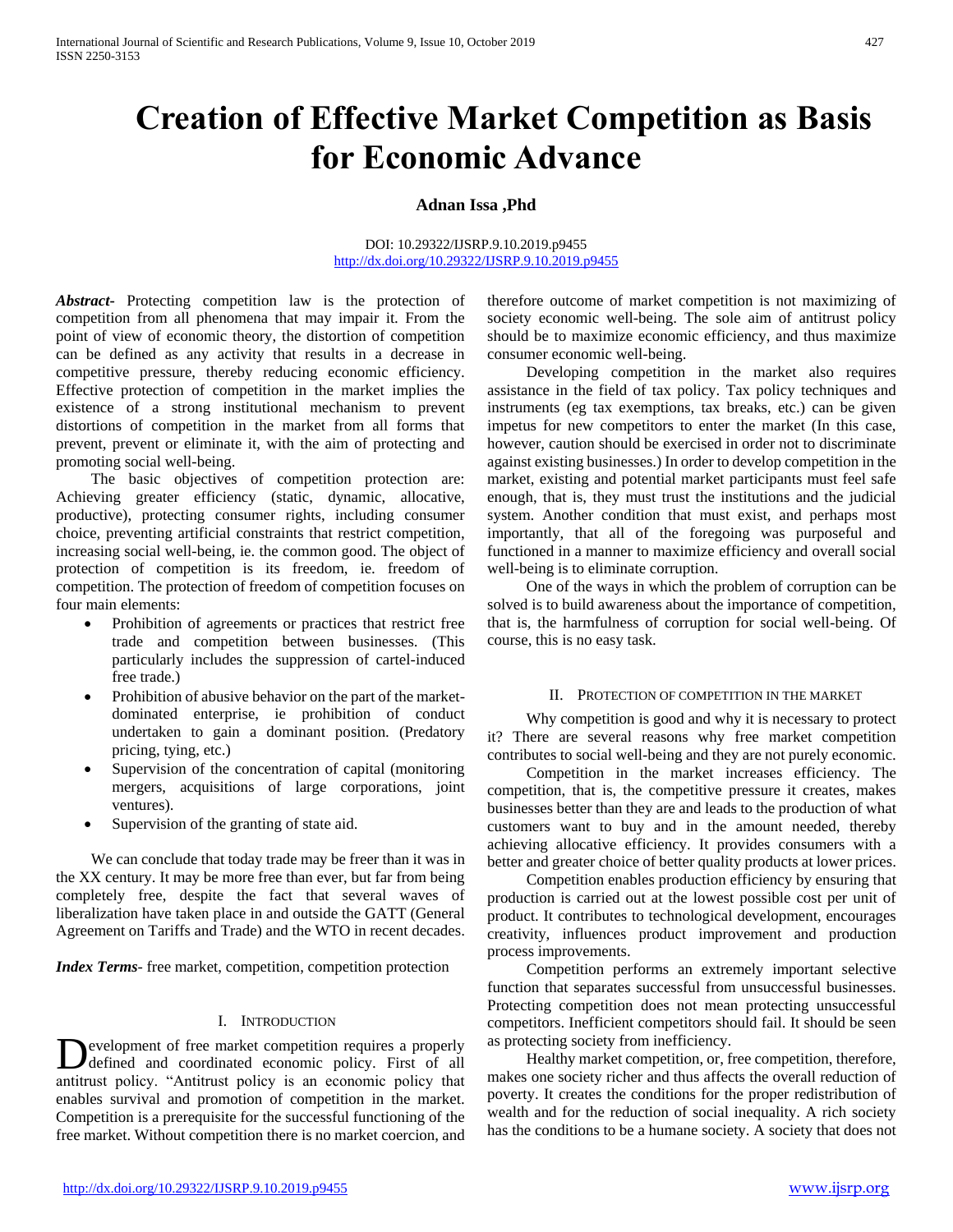have sufficient financial resources cannot even effectively carry out its social function and care for its most vulnerable members. Also, a richer society can afford to devote resources to improving the education system, building hospitals and creating an effective social protection system. The financial resources earmarked for meeting these goals are not a cost but an investment in the future.

 A market where there is no free competition is a source of wealth for wealthy monopolists, at the expense of those who have the least. Furthermore, a richer society can allocate more resources for its protection against potential acts of military aggression, so we can say that it is in some way due to the existence of free market competition and a safer society.

 Thus, the protection of competition in the market is subject to the freedom of competition, and its importance is multiple. It benefits both producers and consumers and the economy and society at large.

## III. CLASSIFICATION OF COMPETITION PROTECTION IN THE MARKET

 It can be seen that the issue of protecting competition in the market is of paramount importance for many reasons. The idea of protecting competition is thousands of years old. As it has evolved, so have the mechanisms and instruments that ensure that competition serves its purpose, which is the common good and the advancement of social well-being. There are numerous forms of competition protection on the market, which is a logical consequence of the fact that there are numerous forms of competition. With modern integration processes, and especially as a result of the process of globalization and creation of huge multinational companies, there has been a greater need for international cooperation of countries, organizations and markets in the field of competition in the market, in order to eliminate and prevent sources of threatening competition.

 When we talk about existing forms of competition protection in the market, we need to know that there are more and that their classification is possible according to different criteria. If the fact that protection is achieved by the direct application of regulations directly affecting sources of threat, or indirectly by creating a business environment and defining other objectives whose realization includes protection from competition, is taken as a criterion for classification, it is possible to distinguish:

- 1. Direct Protection (The protection is achieved by passing special laws, for example. eg competition law, consumer law, ratified international treaties, etc.); and
- 2. Indirect protection (Protection that is achieved by defining the objectives of economic policy, (eg antitrust, foreign trade liberalization policy), membership in international organizations, etc.).

 If we take as a criterion for division whether competition protection takes place at national or supranational level, we can distinguish:

1. National (domestic) competition protection (National Courts, National Commission for the Protection of Competition Law, National Chamber of Commerce, National Consumer Associations, etc.) and

2. International competition protection (International Court of Justice, Permanent Court of Arbitration in The Hague, EU Court of Justice, Arbitration Tribunal of the International Chamber of Commerce, etc.).

If the criterion for the division of forms of competition protection we take the type of procedure in which protection is exercised, the following is observed as a differentiation:

- 1. Criminal legal protection (legal protection provided in criminal proceedings),
- 2. Civil legal protection (legal protection provided in civil proceedings),
- 3. Administrative legal protection (legal protection exercised in an administrative procedure) and,
- 4. Protection provided from the Courts of Honor (legal protection granted in a special proceeding before the Court of Honor).

The classification criterion may also be the type of protection body in which case we can distinguish:

- 1. Judicial protection (The protection is provided by the courts) and
- 2. Administrative protection (Protection is provided by an administrative body, eg the Commission).

### IV. HEALTHY COMPETITION AND STATE LAWS

 Viewed in the context of international trade, the objective of competition law is to prevent restrictive business practices of economic operators (market participants) that significantly prevent, restrict and disrupt free competition in the international market, resulting in the annulment or significant impairment of liberalization efforts.

 Every country wants to establish a healthy market competition in its economy, that is, to give all companies the same opportunity for business and development. The establishment of such a system requires the state to take direct or indirect measures aimed at protecting competition and preventing the emergence of monopolies, oligopolies, duopolies, cartels and other market structures that restrict or may restrict and impede free competition. This is one of the main ways to protect both domestic and foreign companies from abuse by dominant companies in the market. Achieving these goals is done by defining and implementing appropriate competition policy as an important segment of the state development policy. The task of the state with the purpose of competition policy is to prevent and sanction all activities of economic entities and the state that aim to restrict, threaten, or restrict competition in the relevant market.

 Companies are developing best and increasing their competitiveness in the conditions of strong market competition, which constantly compels them to improve all aspects of business and to better meet existing and create new consumer needs in a better and more efficient way. In order to survive in global competition, businesses must achieve the necessary level of competitiveness. This is possible only if the competitive pressure in the domestic market is strong enough and there is no abuse of market power by large companies.